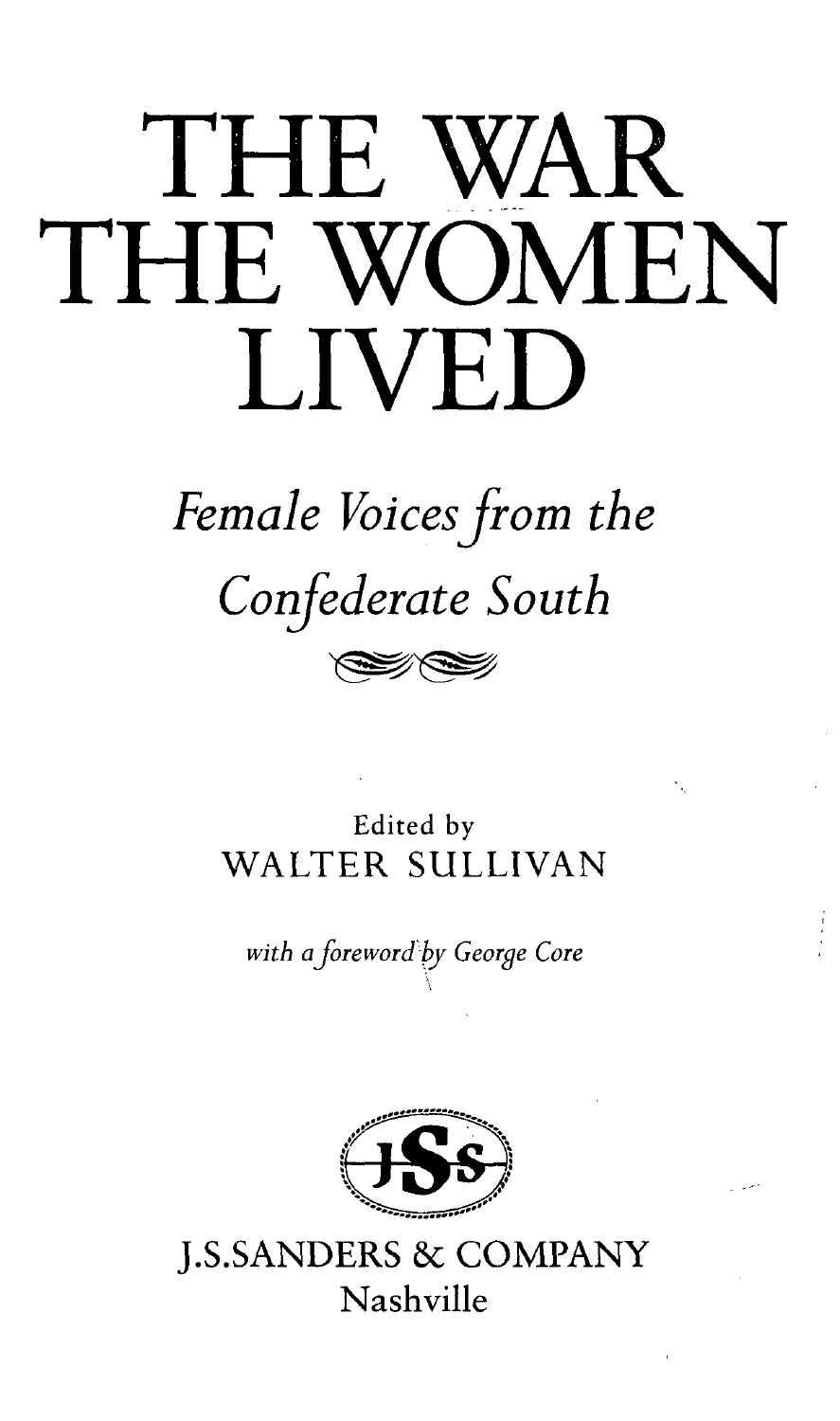### Contents

| Foreword by George Core     | xi    |
|-----------------------------|-------|
| Introduction                | xiii  |
| Brief Chronology of the War | xxi   |
| A Note on the Selections    | xxiii |
| The Women                   | xxv   |

#### Part I. Hope and Glory 1859-1861

| 1. The Days That Are No More                    |    |
|-------------------------------------------------|----|
| Kate Stone                                      |    |
| near Talullah, Louisiana, 1859                  |    |
| 2. Holbein's Ghost                              |    |
| Sarah Rice Pryor                                |    |
| Washington, D.C., Winter 1860-1861              | 11 |
| 3. The View from the Mills House                |    |
| Mary Boykin Chesnut                             |    |
| Charleston, South Carolina, April 1861          | 21 |
| 4. Pistols in the Churchyard                    |    |
| Catherine Cooper Hopley                         |    |
| near Fredericksburg, Virginia, Late Spring 1861 |    |
|                                                 |    |

#### Part II. Shot and Shell 1861-1862

5. In Prison for My Country Rose O'Neal Greenhow *Washington, D.C, August 1861-May 1862 37*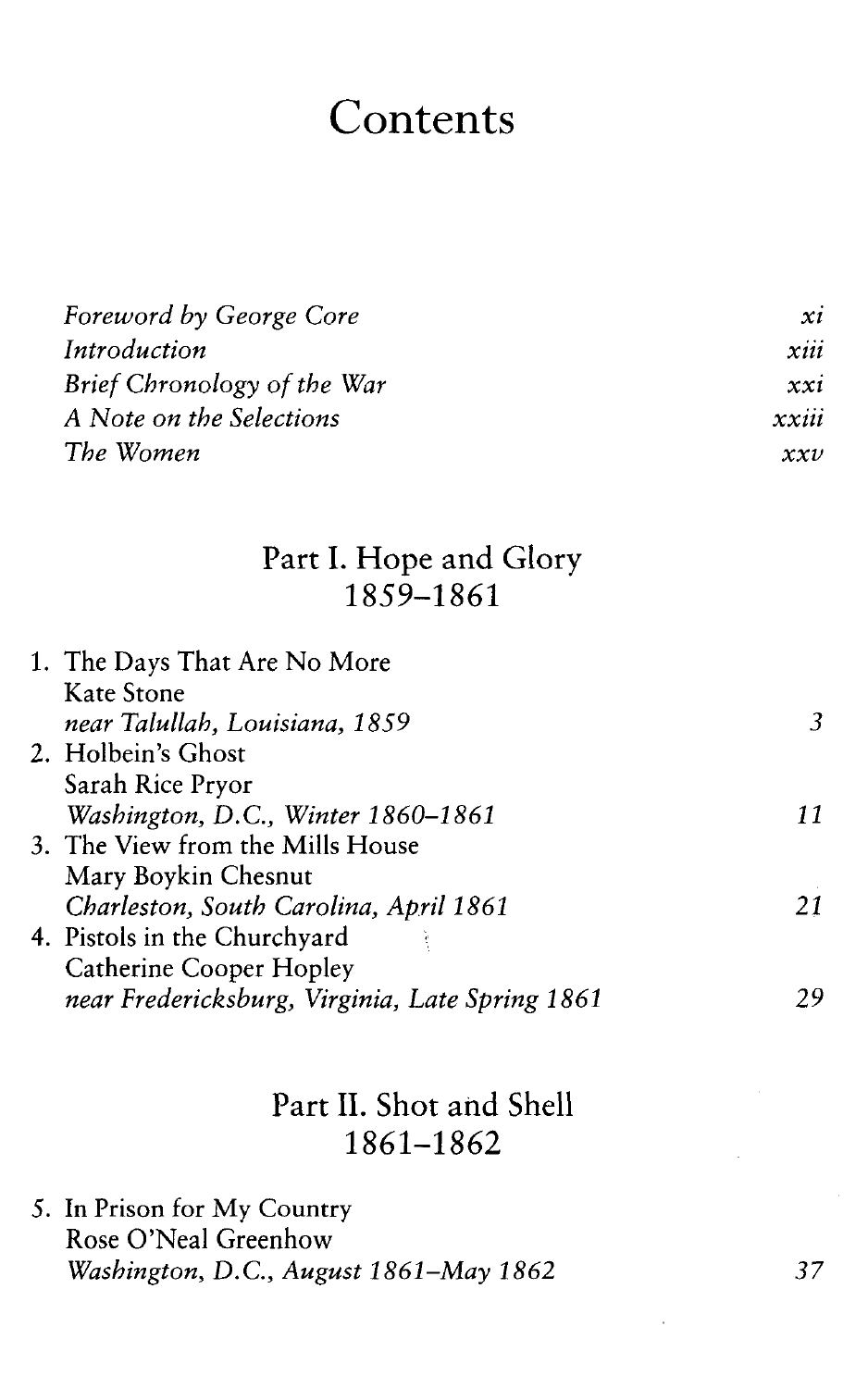| 6. A Cold Way Home                         |    |
|--------------------------------------------|----|
| Lucy Nickolson Lindsay                     |    |
| Jefferson City, Missouri, Winter 1861-1862 | 55 |
| 7. The Sleep of the Living                 |    |
| Phoebe Yates Pember                        |    |
| Richmond, Virginia, May 1862               | 63 |
| 8. We Run for Our Lives                    |    |
| Sarah Morgan                               |    |
| near Baton Rouge, Louisiana, August 1862   | 67 |
| 9. The Pain of Remembering                 |    |
| Cornelia Peake McDonald                    |    |
| Winchester, Virginia, September 1862       | 75 |
|                                            |    |

#### Part III. Advance and Retreat 1863

| 10. An Invasion of Graybacks            |     |
|-----------------------------------------|-----|
| Julia Morgan                            |     |
| Marietta, Georgia, January 1863         | 83  |
| 11. Fleeing from Our Servants           |     |
| Kate Stone                              |     |
| near Talullah, Louisiana, March 1863    | 89  |
| 12. Returning to Brother                |     |
| Sarah Morgan                            |     |
| near New Orleans, Louisiana, April 1863 | 97  |
| 13. My Yard Is a Battlefield            |     |
| Cornelia Peake McDonald                 |     |
| Winchester, Virginia, June 1863         | 107 |
| 14. Guidance for Stonewall              |     |
| Belle Boyd                              |     |
| Northern Virginia and Washington, D.C., |     |
| May 1862-December 1863                  | 113 |
| 15. A Spy in Woman's Clothing           |     |
| Loréta Janéta Velazquez                 |     |
| Mobile, Alabama, to Memphis, Tennessee, |     |
| Autumn 1863                             | 131 |
|                                         |     |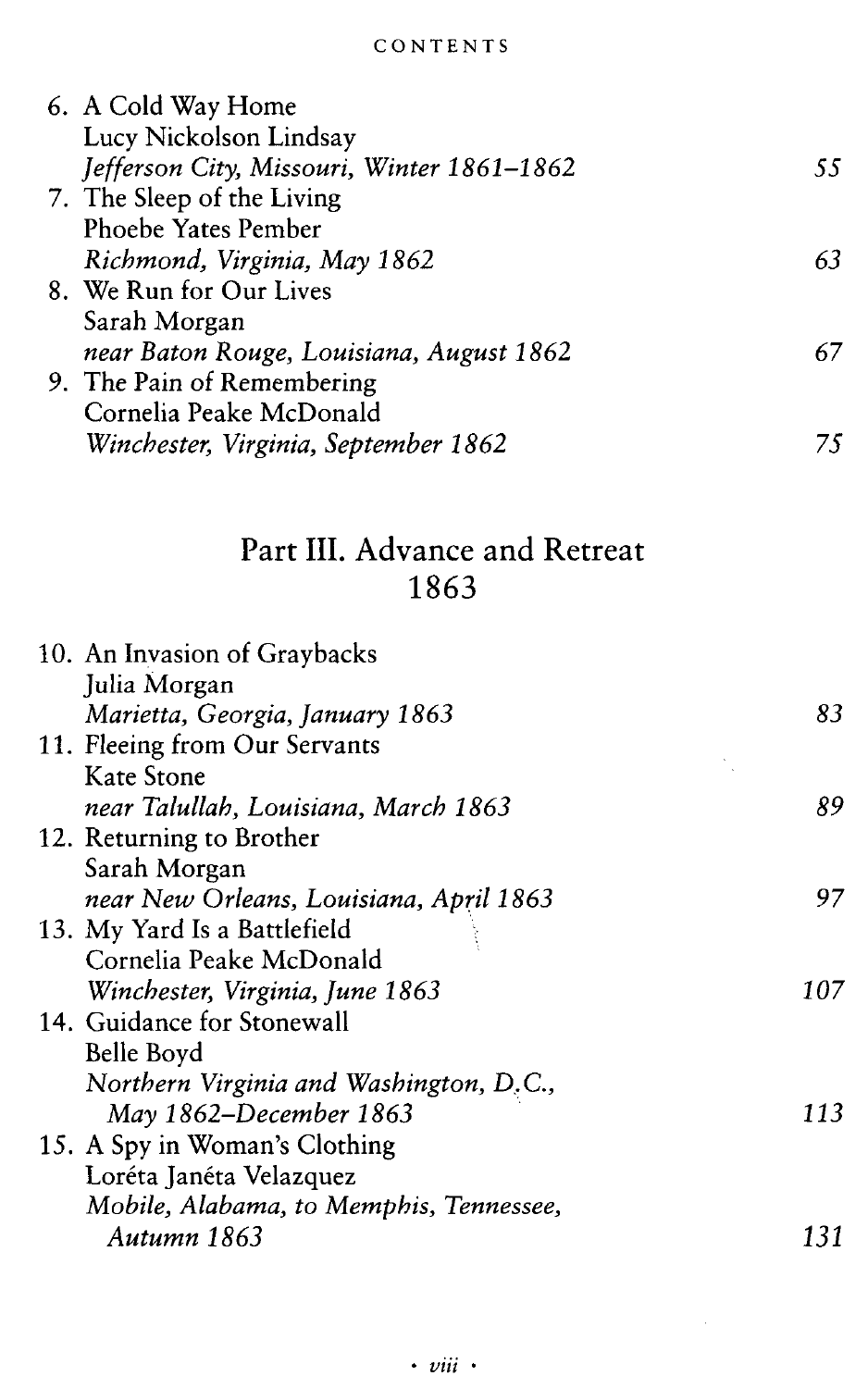| Kate Cumming<br>Newnan and Atlanta, Georgia,<br>149<br>November 1863–July 1864<br>Part IV. Days of Courage<br>1864<br>17. The Soldiers Stare with Open Eyes<br>Mary Boykin Chestnut<br>Richmond, Virginia, January 1864<br>175<br>18. A Meeting at Sea<br>Belle Boyd<br>183<br>Aboard the Greyhound, May 1864<br>19. A Cap for Mrs. Worthey<br>Céline Frémaux<br>191<br>Jackson, Louisiana, May 1864<br>20. A Funeral in the Rain<br>Phoebe Yates Pember<br>199<br>Richmond, Virginia, Summer 1864<br>21. Searching for Cartridge Boxes<br>Céline Frémaux<br>Jackson, Louisiana, August 1864<br>209<br>22. Alone on the Road with Yankee<br>Mary Ann Harris Gay<br>$\frac{1}{2}$<br>on the road near Atlanta, Georgia,<br>November 1864<br>215<br>23. Thirty Thousand Dollars Poorer<br>Dolly Lunt Burge<br>near Social Circle, Georgia, November 1864<br>227<br>24. A Birth in the Ruins<br>Mary Jones and Mary Mallard<br>Liberty County, Georgia,<br>233 | 16. What Modesty Requires  |  |
|-------------------------------------------------------------------------------------------------------------------------------------------------------------------------------------------------------------------------------------------------------------------------------------------------------------------------------------------------------------------------------------------------------------------------------------------------------------------------------------------------------------------------------------------------------------------------------------------------------------------------------------------------------------------------------------------------------------------------------------------------------------------------------------------------------------------------------------------------------------------------------------------------------------------------------------------------------------|----------------------------|--|
|                                                                                                                                                                                                                                                                                                                                                                                                                                                                                                                                                                                                                                                                                                                                                                                                                                                                                                                                                             |                            |  |
|                                                                                                                                                                                                                                                                                                                                                                                                                                                                                                                                                                                                                                                                                                                                                                                                                                                                                                                                                             |                            |  |
|                                                                                                                                                                                                                                                                                                                                                                                                                                                                                                                                                                                                                                                                                                                                                                                                                                                                                                                                                             |                            |  |
|                                                                                                                                                                                                                                                                                                                                                                                                                                                                                                                                                                                                                                                                                                                                                                                                                                                                                                                                                             |                            |  |
|                                                                                                                                                                                                                                                                                                                                                                                                                                                                                                                                                                                                                                                                                                                                                                                                                                                                                                                                                             |                            |  |
|                                                                                                                                                                                                                                                                                                                                                                                                                                                                                                                                                                                                                                                                                                                                                                                                                                                                                                                                                             |                            |  |
|                                                                                                                                                                                                                                                                                                                                                                                                                                                                                                                                                                                                                                                                                                                                                                                                                                                                                                                                                             |                            |  |
|                                                                                                                                                                                                                                                                                                                                                                                                                                                                                                                                                                                                                                                                                                                                                                                                                                                                                                                                                             |                            |  |
|                                                                                                                                                                                                                                                                                                                                                                                                                                                                                                                                                                                                                                                                                                                                                                                                                                                                                                                                                             |                            |  |
|                                                                                                                                                                                                                                                                                                                                                                                                                                                                                                                                                                                                                                                                                                                                                                                                                                                                                                                                                             |                            |  |
|                                                                                                                                                                                                                                                                                                                                                                                                                                                                                                                                                                                                                                                                                                                                                                                                                                                                                                                                                             |                            |  |
|                                                                                                                                                                                                                                                                                                                                                                                                                                                                                                                                                                                                                                                                                                                                                                                                                                                                                                                                                             |                            |  |
|                                                                                                                                                                                                                                                                                                                                                                                                                                                                                                                                                                                                                                                                                                                                                                                                                                                                                                                                                             |                            |  |
|                                                                                                                                                                                                                                                                                                                                                                                                                                                                                                                                                                                                                                                                                                                                                                                                                                                                                                                                                             |                            |  |
|                                                                                                                                                                                                                                                                                                                                                                                                                                                                                                                                                                                                                                                                                                                                                                                                                                                                                                                                                             |                            |  |
|                                                                                                                                                                                                                                                                                                                                                                                                                                                                                                                                                                                                                                                                                                                                                                                                                                                                                                                                                             |                            |  |
|                                                                                                                                                                                                                                                                                                                                                                                                                                                                                                                                                                                                                                                                                                                                                                                                                                                                                                                                                             |                            |  |
|                                                                                                                                                                                                                                                                                                                                                                                                                                                                                                                                                                                                                                                                                                                                                                                                                                                                                                                                                             |                            |  |
|                                                                                                                                                                                                                                                                                                                                                                                                                                                                                                                                                                                                                                                                                                                                                                                                                                                                                                                                                             |                            |  |
|                                                                                                                                                                                                                                                                                                                                                                                                                                                                                                                                                                                                                                                                                                                                                                                                                                                                                                                                                             |                            |  |
|                                                                                                                                                                                                                                                                                                                                                                                                                                                                                                                                                                                                                                                                                                                                                                                                                                                                                                                                                             |                            |  |
|                                                                                                                                                                                                                                                                                                                                                                                                                                                                                                                                                                                                                                                                                                                                                                                                                                                                                                                                                             |                            |  |
|                                                                                                                                                                                                                                                                                                                                                                                                                                                                                                                                                                                                                                                                                                                                                                                                                                                                                                                                                             |                            |  |
|                                                                                                                                                                                                                                                                                                                                                                                                                                                                                                                                                                                                                                                                                                                                                                                                                                                                                                                                                             |                            |  |
|                                                                                                                                                                                                                                                                                                                                                                                                                                                                                                                                                                                                                                                                                                                                                                                                                                                                                                                                                             |                            |  |
|                                                                                                                                                                                                                                                                                                                                                                                                                                                                                                                                                                                                                                                                                                                                                                                                                                                                                                                                                             |                            |  |
|                                                                                                                                                                                                                                                                                                                                                                                                                                                                                                                                                                                                                                                                                                                                                                                                                                                                                                                                                             |                            |  |
|                                                                                                                                                                                                                                                                                                                                                                                                                                                                                                                                                                                                                                                                                                                                                                                                                                                                                                                                                             |                            |  |
|                                                                                                                                                                                                                                                                                                                                                                                                                                                                                                                                                                                                                                                                                                                                                                                                                                                                                                                                                             |                            |  |
|                                                                                                                                                                                                                                                                                                                                                                                                                                                                                                                                                                                                                                                                                                                                                                                                                                                                                                                                                             |                            |  |
|                                                                                                                                                                                                                                                                                                                                                                                                                                                                                                                                                                                                                                                                                                                                                                                                                                                                                                                                                             |                            |  |
|                                                                                                                                                                                                                                                                                                                                                                                                                                                                                                                                                                                                                                                                                                                                                                                                                                                                                                                                                             |                            |  |
|                                                                                                                                                                                                                                                                                                                                                                                                                                                                                                                                                                                                                                                                                                                                                                                                                                                                                                                                                             |                            |  |
|                                                                                                                                                                                                                                                                                                                                                                                                                                                                                                                                                                                                                                                                                                                                                                                                                                                                                                                                                             | December 1864–January 1865 |  |

 $\cdot$